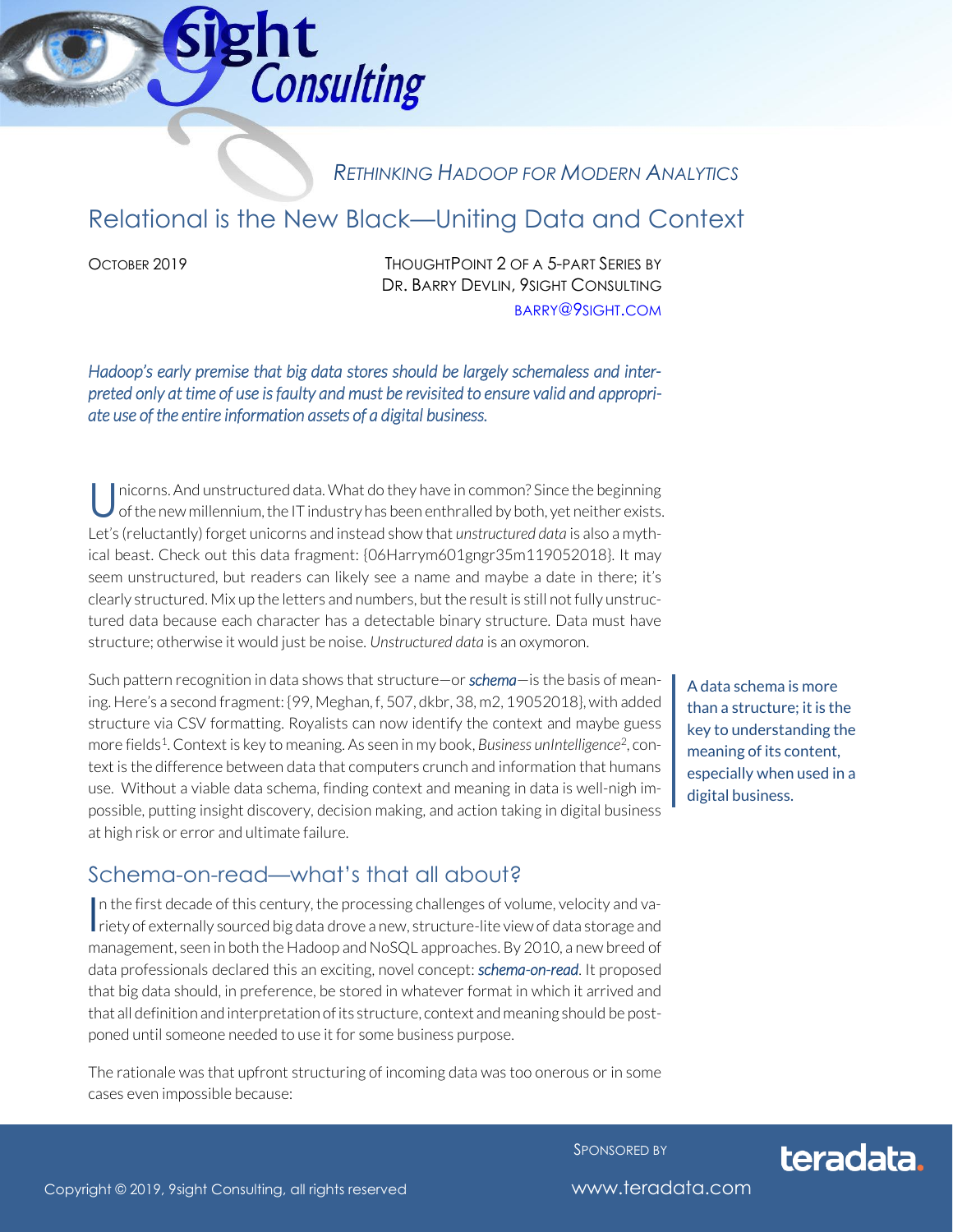- 1. The data volumes were too large and its arrival velocity too fast to allow the structuring and processing required to load it into traditional, relational databases
- 2. Data structures were variable and rapidly changeable over time, making relational databases largely incompatible with such data and, more important, that it was extremely costly to adjust fixed table schemas to changes in incoming data structure
- 3. Maintaining the data in its raw form and original silos would ensure nothing of interest was lost, and allow the maximum flexibility in analytics and other business uses

Like the proverbial road to hell, this one is also paved with good intentions. There is some truth—to varying degrees—in each of the above arguments. Technological evolution has weakened some of the original rationale. Since the schema-on-read approach was formulated, many organizations have built data lakes designed to avoid the problems and benefit from the opportunities listed above. Many have fallen foul of the hidden traps that occur when meaning, context and structure are overlooked as the following story demonstrates.

#### *The parable of the truckloads of data*

Trucoeur is an imaginary French truck manufacturer that sells vehicles across the EU. A key competitive goal is to reduce operating costs for its customers. Unplanned downtime and maintenance are expensive; having a truck off the road can cost more than €1,000 per day, excluding parts and labor. When big data emerged in the early 2010s, Trucoeur saw an opportunity to move from scheduled to preventative maintenance by tracking and analyzing dozens of data points in near real-time from onboard mechanical sensors, historical warranty, and parts inventory information, as well as third party data sources such as weather, geolocation, vehicle usage, and traffic patterns. Predicting high-risk part failures would allow maintenance to be planned around truck schedules, locations, parts availability and more. Savings of more than 25% were anticipated.

The plan was to gather the necessary data in its raw form from over two dozen different feeds into a Hadoop data lake and allow data scientists to access and analyze it to create models of failure modes and predicted timing based on sensor and other externally sourced data. The results would be merged with internal warranty and inventory data. Maintenance plans—what to repair or replace where and when to minimize truck, and even driver, downtime—would then be sent to fleet operators.

The business goals were excellent. The technology budget—based on commodity hardware and open source software—looked very affordable. The project team was staffed and appropriately skilled with Hadoop programmers, experienced Unix systems administrators, and a mix of experienced and newly minted data scientists who knew R and understood and could model truck maintenance.

With hardware and software installed, the data center began to hum quietly as the first data was easily ingested to a schema-on-read model. What could possibly go wrong?

In short, data could—and did—go wrong. Very wrong. As the fourth and fifth feeds were connected, alarm bells began to ring, albeit quietly, but ring, nonetheless. The first traffic data from the UK was subtly different from the mainland data already loaded and began to throw the models off track. Of course, the miles vs. kilometers difference was known

Schema-on-read, seen in Hadoop data lakes, was conceived to ease the challenges of the three Vs of big data.

Schema-on-read offers welcome agility in the building and initial loading of a data lake.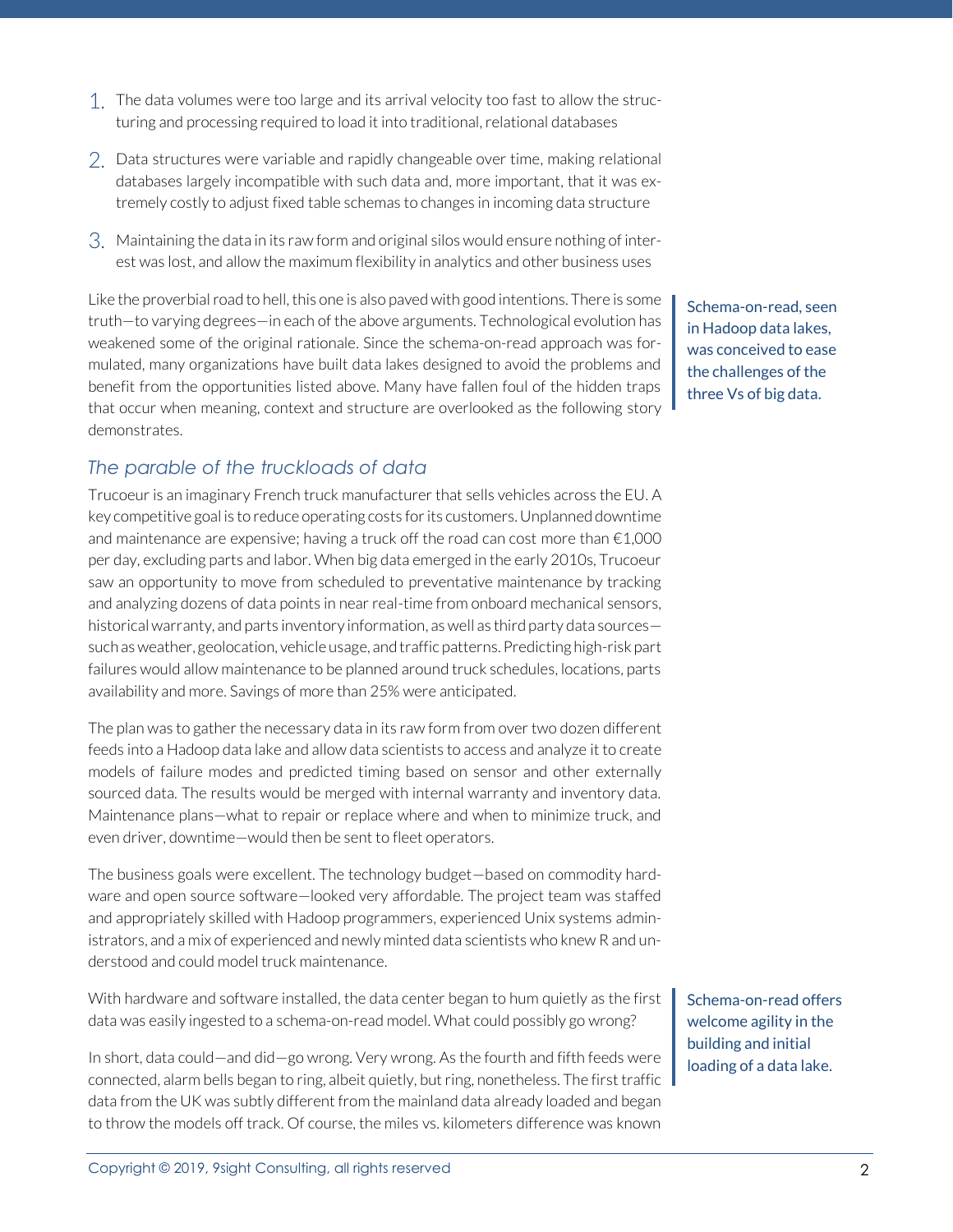and accounted for, but traffic-based predictions became unreliable. The problem was traced to another factor that was well-known but not included in the earlier data: the UK drives on the opposite side of the road and UK trucks have the steering wheel on the right, variables that had to be retrofitted to all other data and models.

"No problem," said the data scientists. "Adding new fields is easy in schema-on-read." So, they did. And when the next data problem arose, they added yet more fields. Sometimes they had to exclude or reinterpret existing fields in specific cases. Soon, data in different files and stores was becoming incompatible in subtle but challenging ways.

Then the new variant of the PQ-Plus truck was released. The engineers had added some newly requested sensor data. No problem with schema-on-read. What turned out to be more of a problem was that the engineers had also subtly redesigned some of the existing sensor data outputs for speed and efficiency. That took some time and luck to discover when the number of unpredicted truck breakdowns began to creep up again.

While schema-on-read is good at addressing the three problems and opportunities listed at the top of page 2, it also brings its own set of challenges, potentially turning a data lake into a data swamp. Let's take a look at the opposite of schema-on-read.

### Schema-on-write—what's right with this?

Proponents of schema-on-read contrast it to the traditional "schema-on-write" approach. This latter term was seldom if ever seen prior to the emergence of schemaproach. This latter term was seldom if ever seen prior to the emergence of schemaon-read, because it was almost universally accepted that data should be well-structured by design. The weight of expert opinion was strongly in favor of designing data storage according to the relational model introduced by Dr. E.F. Codd in 1970<sup>3</sup> and Dr. Peter Chen's 1976 seminal paper on entity-relationship modelling<sup>4</sup>. .

Schema-on-write demands that you model and structure your data and storage before gathering data. Data modelling is, in simplistic terms, the process of refining the rather messy reality of real-world information into something that is suitable for the neat and tidy—and definitely naïve—mindset of a digital computer. Modelling is only a process of rationalization and documentation. To be useful in a computer, it must lead to a schema for the data that implements the model and instantiates the metadata—or, as I prefer to call it, *context-setting information*—that defines its meaning.

This leads us right back to Harry and Megan and the question of how best to build data structures that incorporate context and meaning, preferably in a form that is easily understood by people and performs well for reading, writing, and computation by computers. We already have such an approach: the relational model as instantiated in relational database management systems (RDBMSs).

The RDBMS is a tried and tested technology with forty years of experience embedded. It was true that it did not handle the volumes, velocity and variety of big data well when schema-on-read was gestating. However, relational technology has improved and expanded in scope since then in modern RDBMS environments, such as Teradata Vantage. Furthermore, the challenges and opportunities of big data have also evolved in the interim. Relational is the new black—not just fashionable, but stylish, hardwearing and suitable for all weathers.

As additional sources are ingested, schemaon-read may lead to the degradation of a data lake into a data swamp.

Schema-on-write—just classical modelling and database design—has long been central to data management in setting context and defining meaning for business.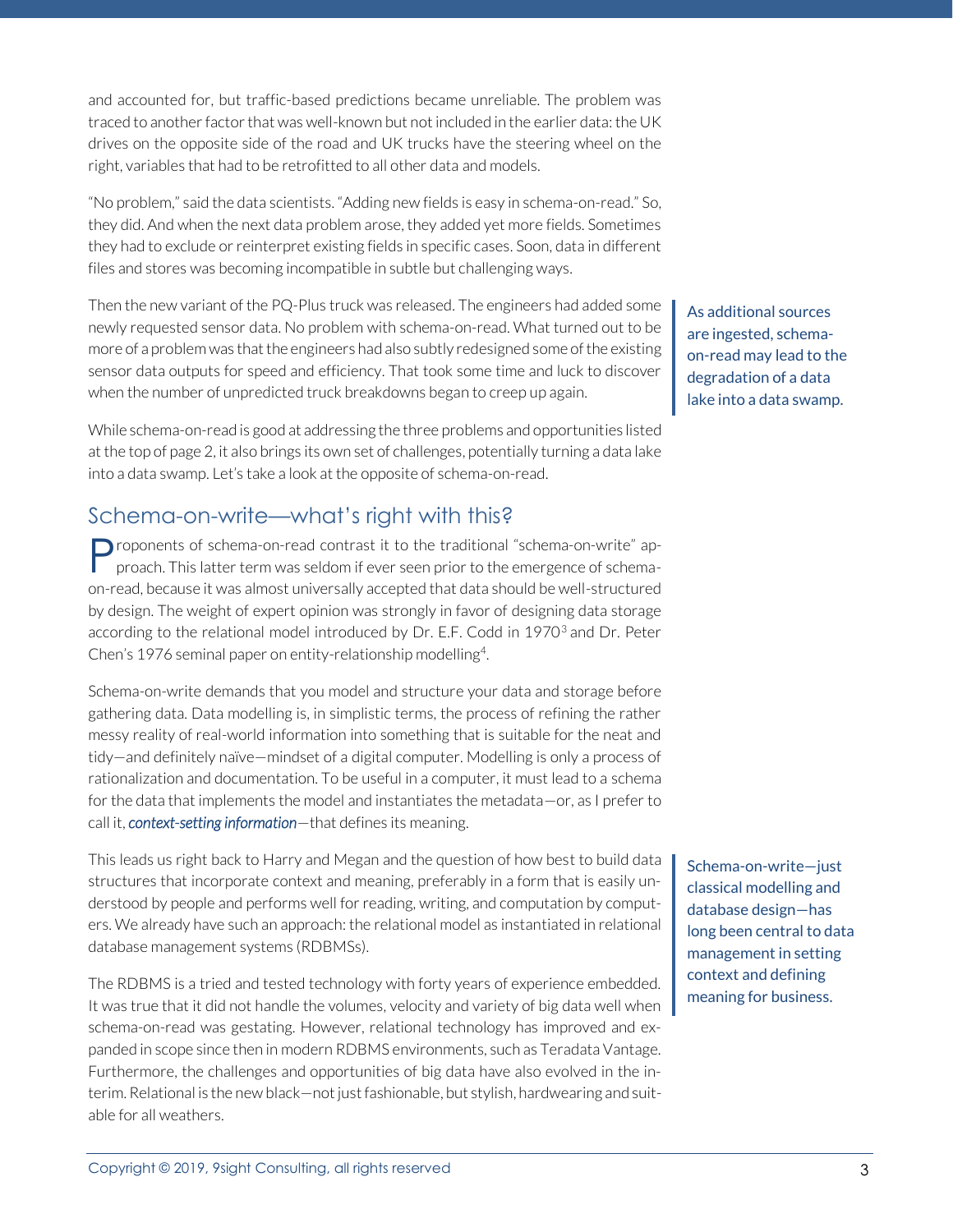#### *Extended relational solves modern big data challenges*

When schema-on-read was devised as a solution to the three Vs of big data almost a decade ago, for most businesses, big data was a largely separate and distinct area of data processing, isolated from the traditional day-to-day computing that ran their operations and decision-making support activities. In today's digital business, the distinction has completely disappeared. Big data and traditional data—both externally and internally sourced—are intermixed and used together in multiple business processes. It is no longer realistic to treat them as independent processing environments.

A combined strategy and convergent architecture are required. This is not to say that a single technology base can answer all requirements. Rather, one technology must be chosen as the core—the *primum inter pares*—of the diverse set of technologies required to support all modern information and data management needs. The mandatory and obvious business requirement for pervasive context and omnipresent meaning points clearly toward schema-on-write, instantiated in relational database technology, as the only viable approach to storing and managing the core information of the business. I describe this strategy in detail in the IDEAL (conceptual) and REAL (logical) architectures of *Business unIntelligence*<sup>2</sup> .

An extended relational environment, such as Teradata Vantage, supports this strategic approach by providing:

- **EXECT** Full support in the relational model for a significant range of volumes and velocities of data ingestion and storage
- **The ability to easily change existing database schemas to support data variety and** later changes to defined schemas
- **EXECT:** Ingestion, storage and management of data in non-relational formats, such as CSV, JSON, XML and more within the RDBMS
- Direct access via SQL, R, Python and a wide array of analytics functions to all data stored in the RDBMS and to remote, distributed data stores, including Hadoop and object stores, such as Amazon S3 and Azure Blob
- **EXECUTE:** Separation of compute and storage, and implementation of both independently on premises and/or in the cloud

Taken together, these features favor a schema-on-write approach to data management, while not precluding the use of schema-on-read where needed and appropriate.

# Integrating data and context—done or redone

igital business is a "big data" world where an enormous percentage of data comes into the enterprise from external—and often poorly constructed and managed sources. It is vital that data scientists and businesspeople can use it correctly and validly in decision making and action taking. To do so, the structure, context and meaning of this data must be made and kept fully clear from its earliest arrival in the enterprise until the last moment it is used in the digital business value chain. Schema-on-write based on the relational model and exemplified by Teradata Vantage is the most appropriate approach to achieving this goal. D

Teradata Vantage combines all required function to give business the ability to use data correctly and validly in decision making and action taking.

An extended relational environment, such as Teradata Vantage, offers the core data storage and connectivity to meet the complex data needs of digital business today.